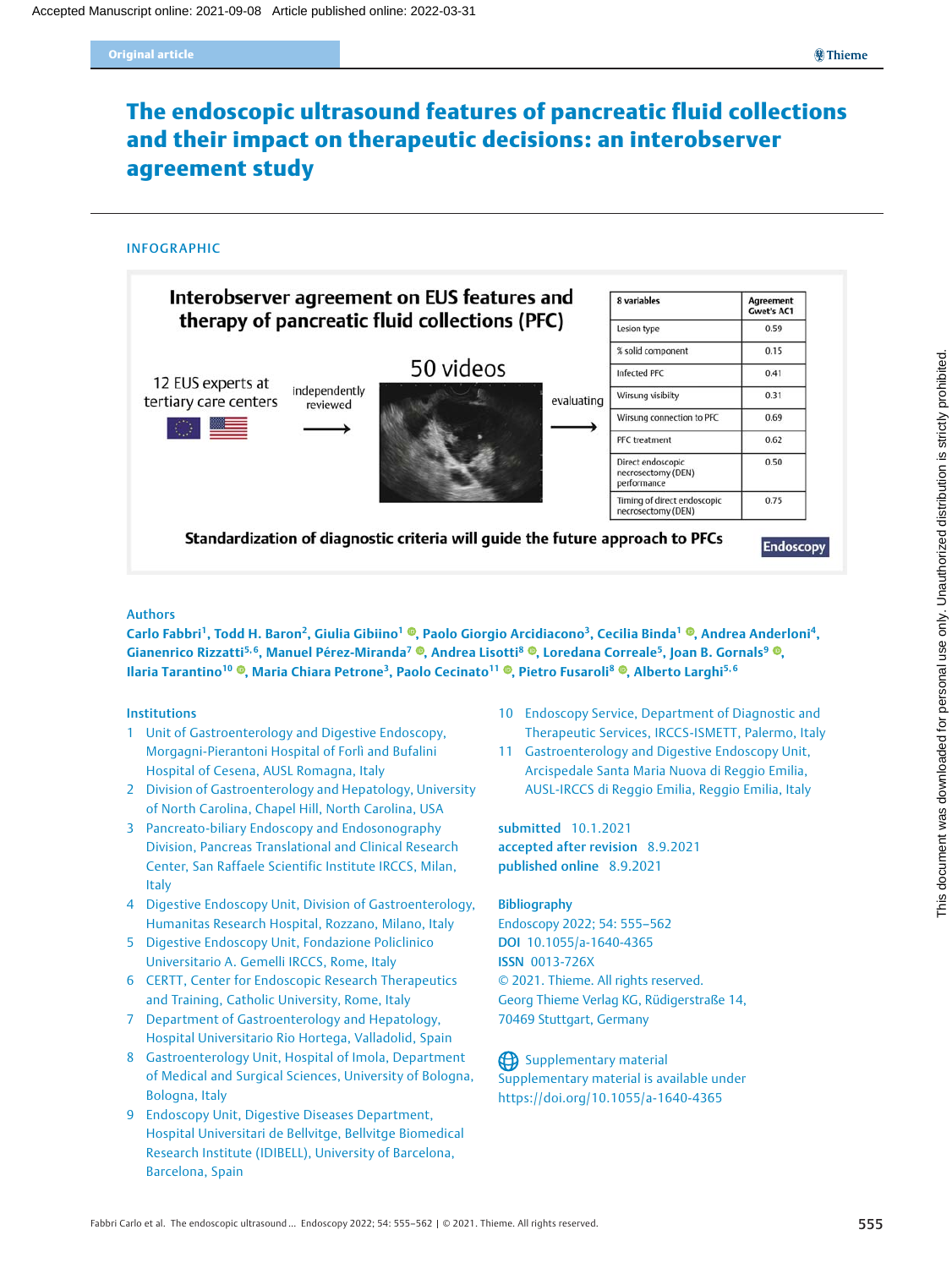Scan this QR-Code for the author commentary.



#### Corresponding author

Carlo Fabbri, MD, Unit of Gastroenterology and Digestive Endoscopy, Morgagni-Pierantoni Hospital of Forlì and Bufalini Hospital of Cesena, AUSL Romagna, Italy carlo.fabbri@auslromagna.it

### ABSTRACT

Background A validated classification of endoscopic ultrasound (EUS) morphological characteristics and consequent therapeutic intervention(s) in pancreatic and peripancreatic fluid collections (PFCs) is lacking. We performed an interobserver agreement study among expert endosonographers assessing EUS-related PFC features and the therapeutic approaches used.

Methods 50 EUS videos of PFCs were independently reviewed by 12 experts and evaluated for PFC type, percentage solid component, presence of infection, recognition of and communication with the main pancreatic duct (MPD), stent choice for drainage, and direct endoscopic necrosectomy (DEN) performance and timing. The Gwet's AC1 coefficient was used to assess interobserver agreement.

Results A moderate agreement was found for lesion type (AC1, 0.59), presence of infection (AC1, 0.41), and need for DEN (AC1, 0.50), while fair or poor agreements were stated for percentage solid component (AC1, 0.15) and MPD recognition (AC1, 0.31). Substantial agreement was rated for ability to assess PFC–MPD communication (AC1, 0.69), decision between placing a plastic versus lumen-apposing metal stent (AC1, 0.62), and timing of DEN (AC1, 0.75).

Conclusions Interobserver agreement between expert endosonographers regarding morphological features of PFCs appeared suboptimal, while decisions on therapeutic approaches seemed more homogeneous. Studies to achieve standardization of the diagnostic endosonographic criteria and therapeutic approaches to PFCs are warranted.

## Introduction

Pancreatic and peripancreatic fluid collections (PFCs) are amongst the most ominous complications of severe acute pancreatitis [1, 2]. According to the revised Atlanta criteria, PFCs are classified on the basis of the interval time from the episode of acute pancreatitis and the presence or absence of necrotic content in acute fluid collections or acute necrotic collections and in pancreatic pseudocysts (PPCs) or walled-off necrosis (WON) [3]. Acute fluid collections and acute necrotic collections both occur within the first 4 weeks and are characterized by the absence of a mature wall. When spontaneous resolution does not occur, a well-defined capsule with a mature wall develops with formation of a PPC or WON [3]. All these morphological features are usually revealed by computed tomography (CT), which represents the gold standard for their detection [4]. However, CT proves less accurate for defining lesion type, in particular the presence of and percentage necrotic content [5–7].

Endoscopic ultrasound (EUS), which has become the procedure of choice to treat both PPCs and WON [8], can provide additional, and perhaps more accurate, information on the content of PFCs compared with CT. This can be extremely helpful when choosing the most appropriate therapeutic approach, even though a validated classification of PFCs based on EUS findings does not exist.

This lack of an EUS-based PFC morphological classification is responsible for the high variability and lack of therapeutic standardized approaches used by endosonographers to treat these conditions [9]. Differentiation of acute from chronic PFCs is mandatory because the method of drainage and out-

comes following therapeutic intervention differ substantially [10]. In most cases, acute collections do not evolve further and regress with time; only those that develop a mature wall and become symptomatic (i. e. cause multiorgan failure, organ compression, or abdominal compartment syndrome) need to be treated [11]. For chronic PFCs, it is fundamental to distinguish PPCs from WONs and to assess in the latter the amount of necrotic content. This information can guide the choice of stent type (plastic vs. metal), and the probability of needing direct endoscopic necrosectomy (DEN) [12].

To date, no study has focused on the agreement among endosonographers with regard to the EUS criteria to differentiate the PFC types or on the treatment decisions made based on the observed features of the PFCs. To fill in this gap, we performed an interobserver agreement study on the morphological definition of PFCs and on treatment options chosen by endosonographers based on the detected findings.

## **Methods**

### **Observers**

We invited experienced endosonographers from 20 tertiary care referral centers with a specific expertise in endoscopic treatment of PFCs to participate. In all these centers more than 30 PFC drainage procedures had been performed yearly over the previous 3–5 years. A total of 10 European and US tertiary care centers agreed to participate in this study. In two centers, two endosonographers participated in the review process. Experienced endosonographers were defined as those who had performed more than 50 PFC drainage procedures, with more than 5 years of continuous activity in EUS.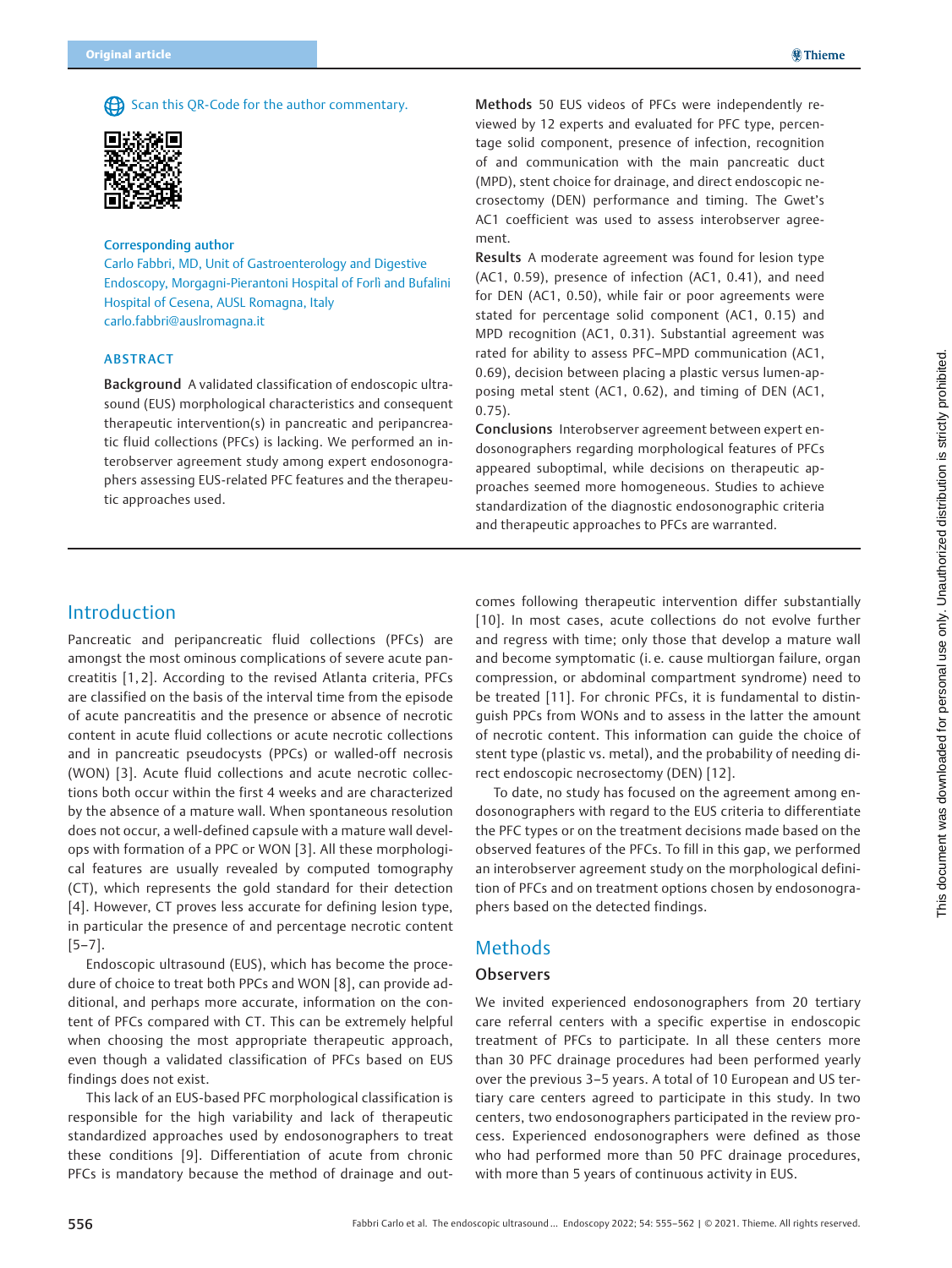## Study material

Each participating center provided five high quality videos of PFCs, which were chosen among all procedures performed in patients with PFCs in the year before the study was started, giving a total of 50 videos, and these were shared with all involved endosonographers for review through a dedicated website. The decision on which video to select for review was completely at the discretion of each of the participating centers. The evaluated video was at least 30-seconds long and no still images were provided.

Videos were reviewed by each endosonographer in several sessions over a 2-month period. The characteristics of the patients are shown in  $\triangleright$  Table 1; all of them had previously signed informed consent for EUS drainage that also granted permission for their examination findings to be used for research purposes. The study protocol was submitted to the Principal Investigator's Research Ethics Board, which determined that this was a quality assurance review that did not constitute human subject research, therefore requirement for approval from the board was waived.

The material was anonymous and in no instances was a patient's identity revealed. Recorded images were not preselected on the basis of quality to avoid bias; endosonographers were blinded regarding the clinical history and any therapeutic procedure(s) performed.

## Evaluation technique

Observers were asked to analyze eight variables for each video and to express their opinion in a database according to the parameters reported in ►Table 2 and shown in ►Fig. 1.

## Statistical analysis

Interobserver agreement for the study descriptors was calculated using the alternative chance-correlated coefficient (AC1) statistic, with 95%CIs [13]. Although the kappa statistic is frequently used to test interobserver agreement, it does have some limitations. In particular, the kappa statistic is affected by the prevalence of the finding under consideration to a similar extent to predictive values being affected by the prevalence of the considered disease. For rare findings, very low values of kappa may not necessarily reflect low rates of overall agreement [14, 15]. The Gwet measure AC1 is supposed to deal with the apparent "paradox" of low agreement values despite a large percentage agreement [13].

Interpretation of the AC1 statistic is similar to the kappa statistic: the AC1 ranges from −1.00 (perfect disagreement) to + 1.00 (perfect agreement), with a value of zero indicating a reliability equivalent to chance. Accordingly, the interobserver agreement was classified using criteria established by Landis and Koch: less than chance (< 0.00), slight (0.00−0.20), fair (0.21–0.40), moderate (0.41−0.60), substantial (0.61−0.80), and almost perfect (> 0.80) [16].

We calculated the pairwise AC1 (pair-kappa agreement) for all rater pairs. We then used the arithmetic mean of these estimates to provide an overall index of agreement (i. e. mean agreement). The composite index of agreement for analysis of

▶Table 1 Characteristics of the 50 patients with pancreatic fluid collections from whom videos were taken to assess the interobserver agreement.

| Median age (SD), years                                  | 62.0(5.4) |
|---------------------------------------------------------|-----------|
| Sex, male/female, n                                     | 26/24     |
| Mean body mass index (SD), $\text{kg/m}^2$              | 24.4(4.2) |
| Smoker, n (%)                                           | 22(44%)   |
| Heavy alcohol intake, n (%)*                            | 19 (38%)  |
| Mean time after onset of acute pancreatitis (SD), weeks | 6.0(1.3)  |
| Pancreatic site, n (%)                                  |           |
| • Uncinate process                                      | 4(8%)     |
| Head/neck                                               | 17(34%)   |
| Body                                                    | 21(42%)   |
| Tail                                                    | 8(16%)    |

\* For women, > 3 alcohol units/day; for men, > 4 alcohol units/day.

| • Table 2 Variables analyzed by the 12 endosonographers through<br>review of videos from 50 patients with pancreatic fluid collections<br>(PFCs). |
|---------------------------------------------------------------------------------------------------------------------------------------------------|
| Lesion type: acute fluid collection, acute necrotic collection,<br>pseudocyst, or walled-off necrosis                                             |
| Evaluation of the percentage solid component: $\leq$ 25%, 25%-50%,<br>>50%                                                                        |
| Presence of infection demonstrated by recognition of debris in the<br>fluid component of the PFC: Yes or No                                       |
| Main pancreatic duct recognition: Yes, No, or Not evaluable                                                                                       |
| Main pancreatic duct communication with the PFC: Yes, No, or Not<br>evaluable                                                                     |
| Treatment of choice for the PFC: double-pigtail plastic stent or lumen-<br>apposing metal stent                                                   |
| Performance of direct endoscopic necrosectomy (DEN): Yes or No                                                                                    |
| Timing of DEN: at the index procedure or after two-three days                                                                                     |

multiple raters was also calculated using the extended version of AC1 (kappa) coefficients to statistics for multiple raters (details are given in Appendix 1s with results in Table 1s, see online-only Supplementary material).

Finally, to test for any inter-rater differences in categorical scores, binomial generalized random-effects models (GLMMs) were fitted. These GLMMs included no-fixed effects, and lesion and rater as random effects. The GLMM approach provides an estimate of the agreement repeatability at either the lesion or rater level. We used the bootstrap approach to obtain the 95 % CI for the repeatability estimates. For interpretation of repeatability estimates, values less than 0.5, between 0.5 and 0.75, between 0.75 and 0.9, and greater than 0.90 are indicative of poor, moderate, good, and excellent reliability, respectively.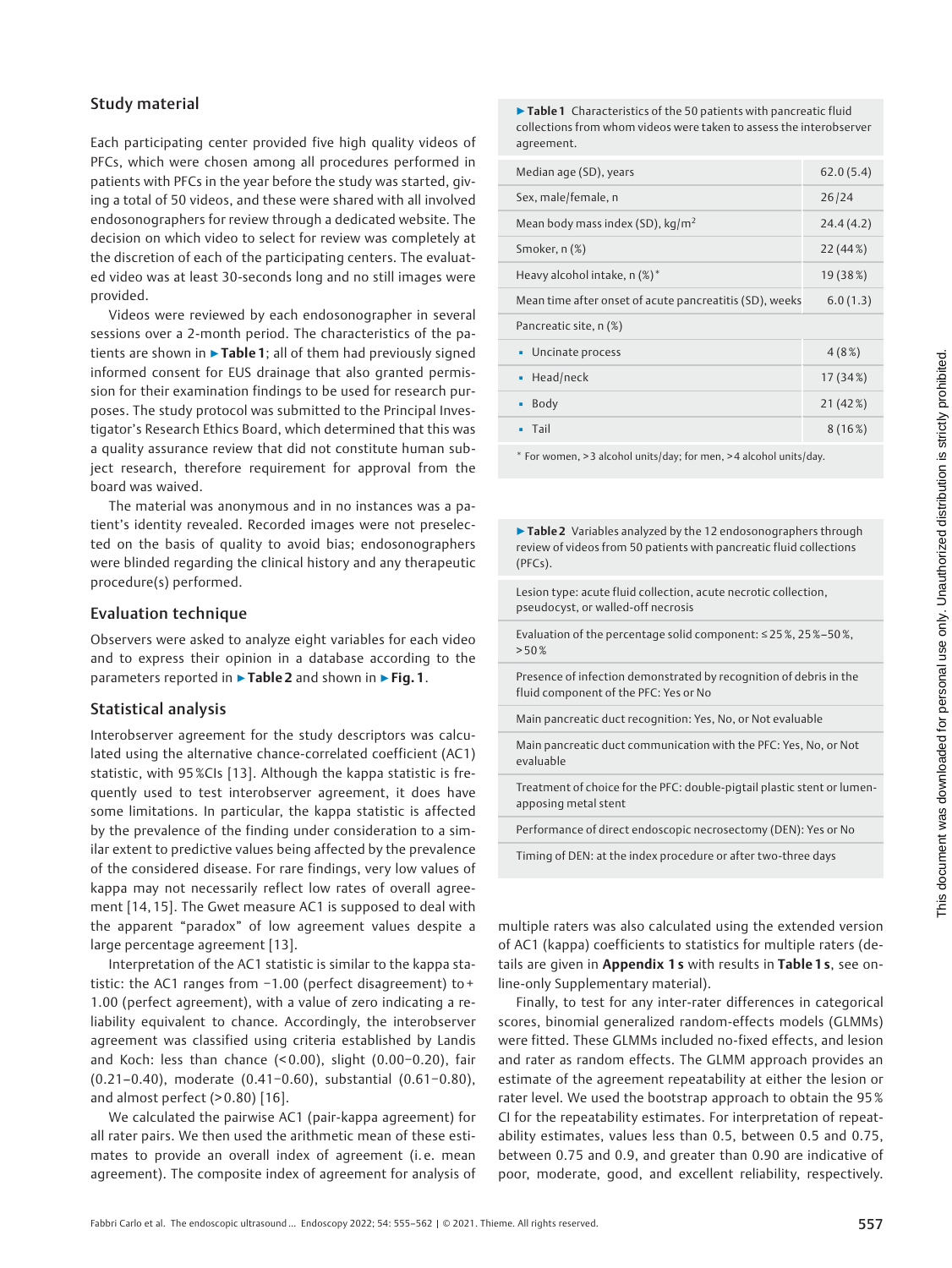

▶ Fig. 1 Images of some evaluated variables: a,b type of lesion (a pseudocyst; b walled-off necrosis); c presence of debris as a sign of an infected collection; d main pancreatic duct visibility; e percentage solid component and indication for necrosectomy.

Details and results of these GLMM models are provided in Appendix 2 s. All statistical analyses were conducted using R version 3.5.1 (2018–07–02).

## Results

All videos from the 50 PFCs were reviewed by the 12 endosonographers involved in the study, giving a maximum of 600 interpretations (50 PFCs × 12 endosonographers). Not all variables were scored for each patient because it was impossible for the observers to assess them. Results for each of the variables are given in ▶Table 3.

## Agreement on lesion type

The individual scoring for this variable is shown in ► Fig. 2a. A total of 590 observations were available for the analysis. The mean agreement was 71.4 % (95 %CI 68.3 %–74.3%), ranging across all different pairs of raters from 45.0 % to 98.0 %. The mean AC1 coefficient was 0.59 (95 %CI 0.54–0.63), indicating moderate agreement. When the categories for classification were dichotomized as the presence of a PPC versus the absence, acute necrotic collection or WON, the mean agreement was 80.0 % (95 %CI 78.5 %–82.4 %) and the AC1 was 0.62 (95 %CI 0.59–0.64), indicating moderate to substantial agreement.

### Agreement on the percentage solid component

The individual scoring for this variable is shown in  $\triangleright$  Fig. 2b. Overall, 306 observations were available for the analysis of percentage solid component. The mean agreement was 42.2 % (95 %CI 37.1%–47.3 %), with an AC1 coefficient of 0.15 (95 %CI 0.07–0.23), indicating poor agreement.

## Agreement on the assessment of infection

The individual scoring for this variable is shown in Fig. 1 s. Overall, 585 observations were available for the analysis of PFC infection. The mean agreement was 71.1 % (95 %CI 57.8 %–84.5 %), with an AC1 coefficient of 0.41 (95 %CI 0.35–0.47), indicating poor to fair agreement.

### Agreement on MPD recognition

The individual scoring for MPD visibility is shown in Fig. 2s. Overall, 594 observations were available for analysis of this variable. The mean agreement was 48.8 % (95 %CI 37.3 %–60.4 %), with an AC1 coefficient of 0.31 (95 %CI 0.19–0.43), indicating that main pancreatic duct recognition was an unreliable sign for the analysis of PFCs.

## Agreement on MPD communication with the PFC

The individual scoring for MPD communication with the PFC is shown in Fig. 3 s. Overall, 597 observations were available for the analysis of this variable. The mean agreement was 79.7 % (95%CI 70.0%–86.8 %), with an AC1 of 0.69 (95 %CI 0.53– 0.76), indicating substantial to moderate agreement.

### Agreement on PFC treatment

The individual scoring for this variable is shown in  $\triangleright$  Fig. 3a. Overall, 573 observations were available to analyze the type of stent to be used for PFC treatment. The mean agreement was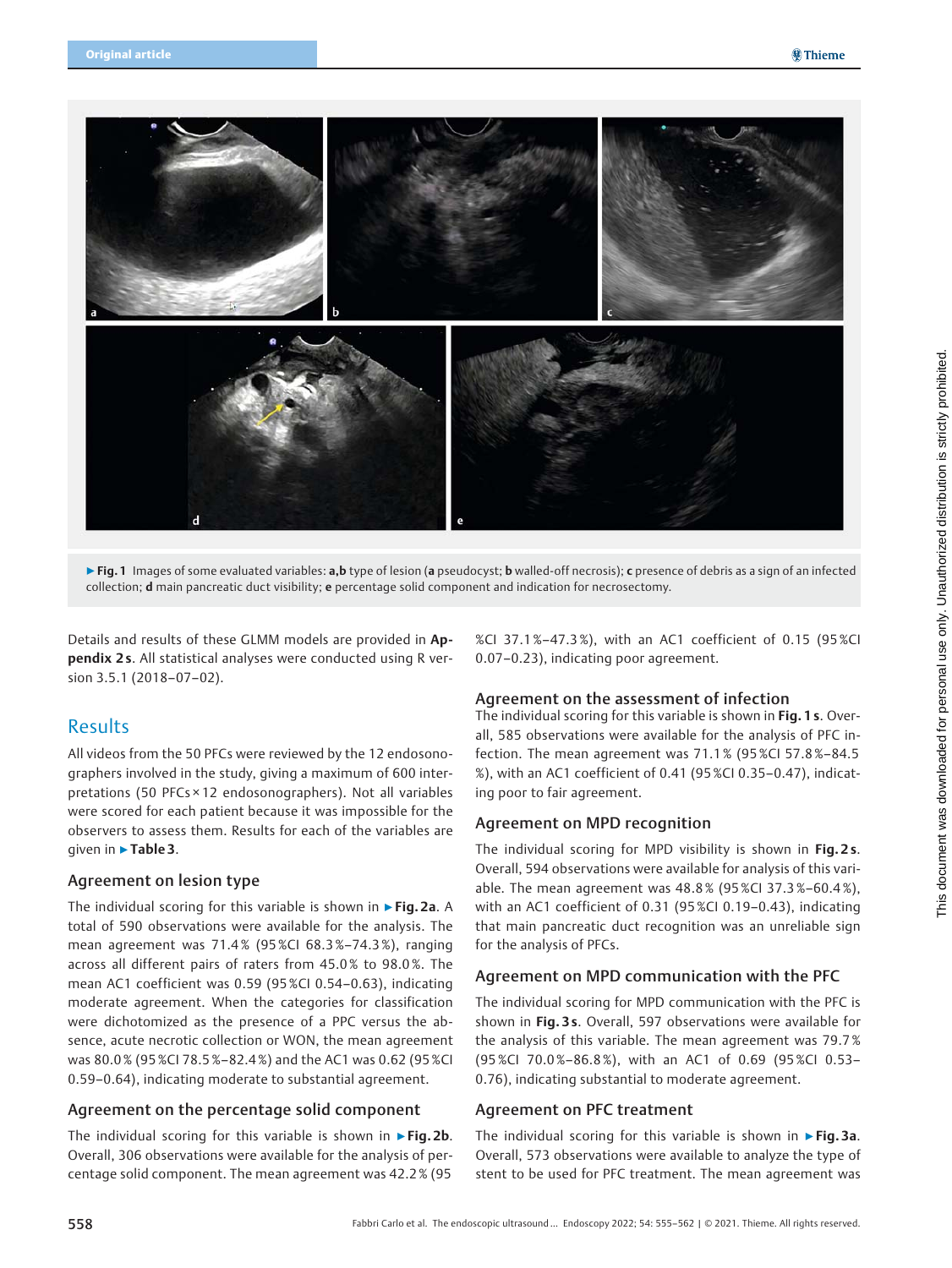▶Table 3 Interobserver agreement among the 12 endosonographers for the evaluation of the different variables on 50 videos of pancreatic fluid collections as measured by crude agreement and Gwet's AC1.

| <b>Study variable</b>                           | <b>Number</b><br>of observations | <b>Number of</b><br>cases | <b>Proportion of agreement</b><br>$(95\%CI)$ , % | <b>Gwet's AC1</b><br>(95 % <sup>o</sup> ) |
|-------------------------------------------------|----------------------------------|---------------------------|--------------------------------------------------|-------------------------------------------|
| Lesion type                                     | 590                              | 50                        | $71.4(68.3 - 74.3)$                              | $0.59(0.54 - 0.63)$                       |
| Percentage solid component <sup>1</sup>         | 306                              | 41                        | $42.2(37.1 - 47.3)$                              | $0.15(0.07 - 0.23)$                       |
| Infection                                       | 585                              | 50                        | $71.1(57.8 - 84.5)$                              | $0.41(0.35 - 0.47)$                       |
| EUS evaluation of the wall of the PFC           | 592                              | 50                        | $62.4(55.0-69.0)$                                | $0.26(0.18 - 0.34)$                       |
| Main pancreatic duct recognition                | 594                              | 50                        | $48.8(37.3 - 60.4)$                              | $0.31(0.19 - 0.43)$                       |
| Main pancreatic duct communication with the PFC | 597                              | 50                        | 79.7 (70.0-86.8)                                 | $0.69(0.53 - 0.76)$                       |
| PFC treatment                                   | 573                              | 50                        | 76.4 (74.1-79.0)                                 | $0.62(0.59 - 0.66)$                       |
| Performance of necrosectomy? <sup>2</sup>       | 554                              | 50                        | 75.0 (68.7-80.5)                                 | $0.50(0.43 - 0.58)$                       |
| Timing of necrosectomy <sup>2</sup>             | 154                              | 50                        | $75.1(61.0 - 88.6)$                              | $0.75(0.62 - 0.89)$                       |

EUS, endoscopic ultrasound; PFC, pancreatic fluid collections.

<sup>1</sup> Evaluated only for lesions classified as walled-off necrosis.

<sup>2</sup> Excluding samples rated as "plastic stents" for treatment purpose.



▶Fig. 2 Individual scores in proportions for each of the 12 endosonographers for assessment of: a lesion type; b necrotic content. WON, walled off necrosis.

76.4% (95 %CI 74.1%–79.0 %), with an AC1 of 0.62 (95 %CI 0.59–0.66), indicating substantial agreement.

### Agreement on the need for DEN

The individual scoring for this variable is shown in  $\triangleright$  Fig. 3b. Overall, 554 observations were available for the analysis of the need for DEN. The mean agreement was 75.0 % (95 %CI 68.7 %– 80.5 %), with an AC1 of 0.50 (95 %CI 0.43–0.58), indicating moderate agreement.

### Agreement on the timing of DEN

Because the experts did not score this parameter when DEN was not needed, only 154 observations were available for the analysis of this variable. The rate of observations classified as after 2 or 3 days was 134/154 (87%), ranging from 18% to 100 % across the endosonographers, while the remaining 20 observations (13 %) were classified as at the index procedure. The mean agreement was 75.1 % (95 %CI 61.0 %–88.6%), with an AC1 of 0.75 (95 %CI 0.62–0.89), indicating substantial agreement.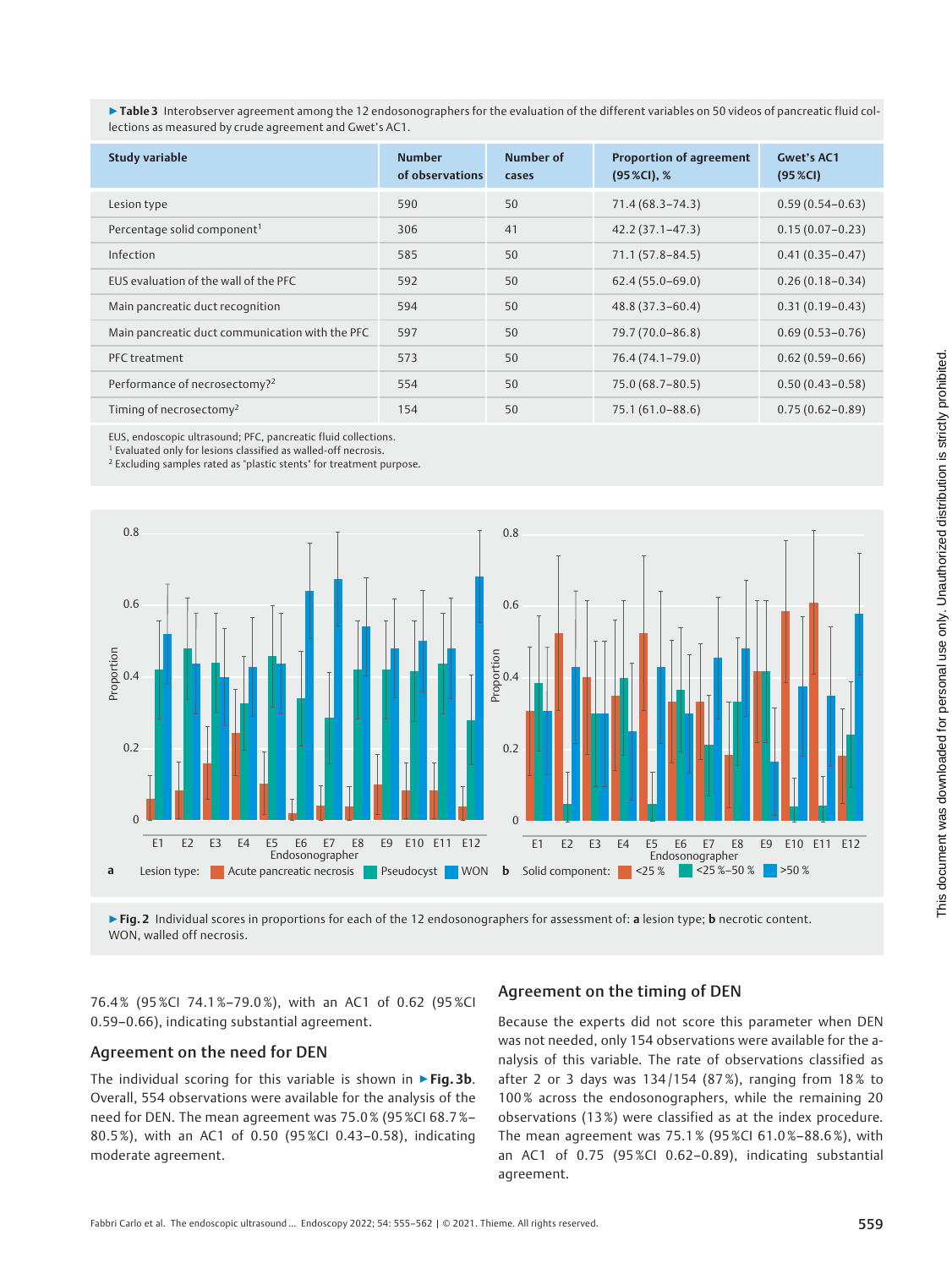

▶ Fig. 3 Individual scores in proportions for each of the 12 endosonographers for assessment of: a treatment approach for pancreatic fluid collections (PFCs); b the need to perform direct endoscopic necrosectomy. LAMS, lumen-apposing metal stent; DPPS, double-pigtail plastic stent.

## **Discussion**

We performed a study aimed at evaluating the interobserver agreement among expert endosonographers on the morphological assessment of PFCs and the treatment options chosen on the basis of the detected findings through review of 50 videos of procedures. Overall, a moderate agreement on distinguishing PFC type, presence of infection, and the need for DEN was found; substantial agreement was reached for the ability to recognize a communication of the PFC with the MPD, the stent type to perform drainage, and the timing for DEN, while poor and fair agreements were achieved for evaluation of the percentage necrotic content and MPD recognition, respectively.

In the early 2000 s, the term "PANCODE" was introduced to describe peripancreatic collections on CT. It was included in the revised Atlanta criteria, which enabled better agreement on classification and on multidisciplinary decision-making for the optimal therapeutic approach [17], according to a previous multidisciplinary interobserver agreement study [3]. The accordance was critically revised by radiologists and then evaluated together with surgeons and gastroenterologists [18]. Overall, a moderate-to-good agreement was observed for the evaluation of the CT criteria for both peripancreatic and pancreatic acute and chronic PFCs in different studies [18–20].

The weakest point of CT scanning is the detection of necrotic debris and its quantification, which can change a treatment decision. This task can be better accomplished by magnetic resonance imaging (MRI), which has been reported to be superior to CT in this setting [21]. In real-life, however, MRI is not usually performed if the patient has already undergone a CT and PFC treatment has been shown to be needed. The assessment of necrotic content relies on the findings at EUS, which is nowadays considered the treatment of choice for symptomatic PFCs, rather than surgical and interventional radiology management [22– 25].

The type of PFC, percentage necrotic content, and the presence of infection have a major impact on the decision as to how to perform EUS-guided drainage, even though a clear-cut standardization of the procedure is still lacking [9, 26]. Indeed, in the last few years, the introduction of lumen-apposing metal stents (LAMSs) with a cystotome on the catheter tip, allowing a onestep procedure without the need for accessory exchange, has dramatically revolutionized the approach to PFC treatment [27, 28]. These stents have a large luminal diameter of up to 20mm, which allows for drainage and the performance of DEN, when needed, and are technically easier to insert compared with double-pigtail plastic stents (DPPSs).

In our study, agreement among the 12 endosonographers for all the above-mentioned variables was only poor or moderate. The moderate agreement on PFC type in the pool of reviewed videos is surprising and might be explained by the presence of PFCs with minimal amounts of necrotic debris, which could be classified as WON by some of observers and as a PPC by others. The poor agreement on the estimation of necrotic content percentage reflects the subjectivity and lack of standardization for the assessment of this parameter, which has a major impact on management decisions. From a Dutch multicenter randomized controlled study, which compared endoscopic and surgical step-up approaches to pancreatic necrosis among 63 patients, in which drainage was accomplished using two 7-Fr DPPSs and one 8.5-Fr nasocystic catheter in the endoscopic arm, the mean rate of necrotic content was less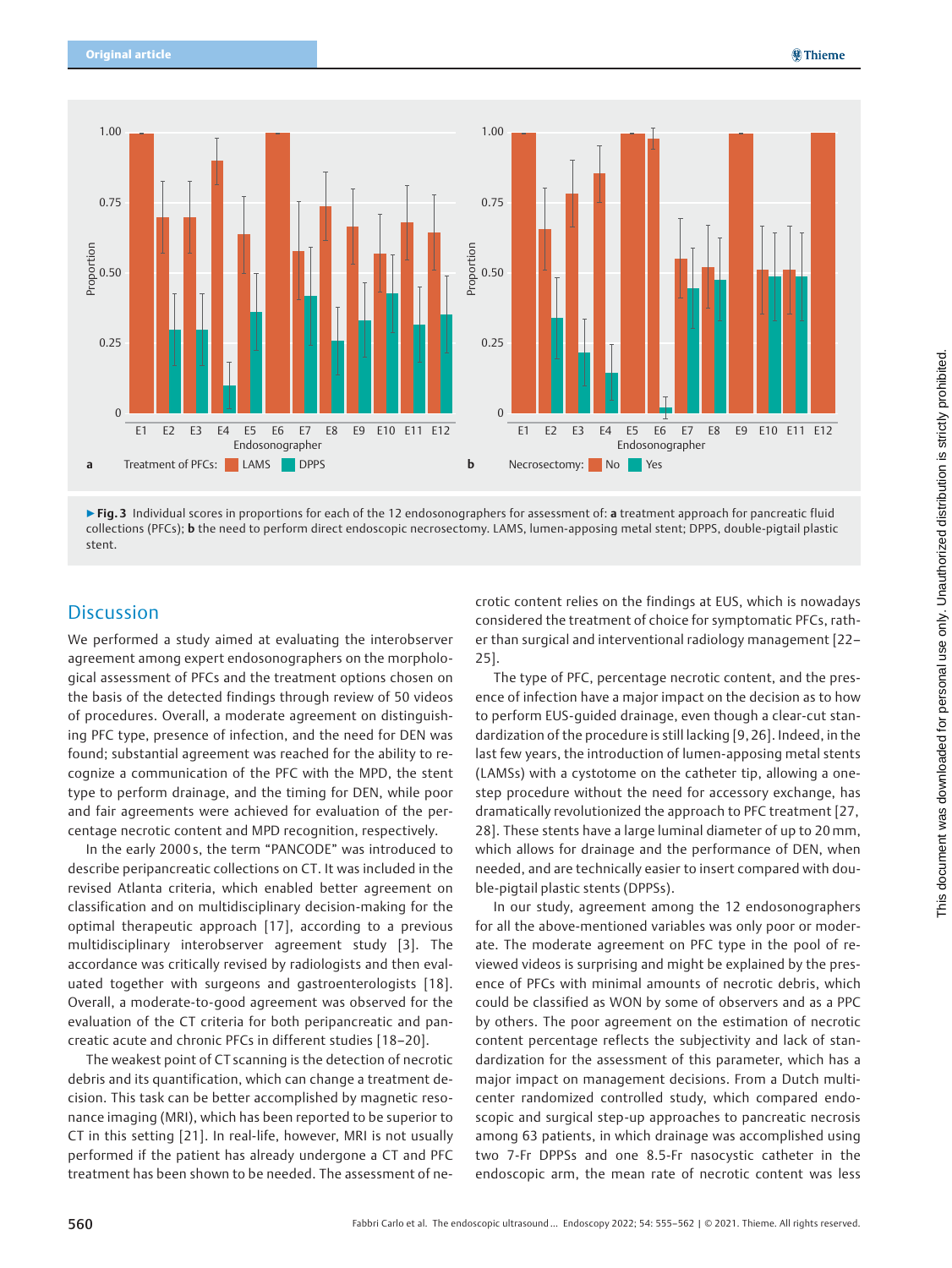than 30% in 51% of the patients [25]. However, DEN was deemed necessary in a total of 57 % of patients, thereby suggesting the possibility of underestimation of necrotic content in some cases. Conversely, Bang et al. compared DPPSs versus LAMSs for WON treatment [29], and DPPSs proved to be noninferior to LAMSs despite a higher mean necrotic content compared with the LAMS arm (45.3 % vs. 40.3 %). Studies comparing the assessment of necrotic content by EUS and MRI are needed to define objective EUS criteria for the quantification of necrotic content.

The agreement on MPD visualization was poor, while the evaluation of MPD–PFC communication was rated as substantial only because it was not evaluable in the large majority of cases (81 %). By EUS, both parameters are better assessed 6–8 weeks after therapeutic intervention, when the collection has resolved. As reported by Bang et al., EUS identification of disconnected pancreatic duct syndrome is highly correlated with the findings at CT and endoscopic retrograde pancreatography [30]. Its detection is relevant because transmural placement of DPPSs, which remain in place indefinitely, can prevent collection recurrence.

A substantial agreement was found regarding the choice of the stent (DPPSs or LAMSs) to place, a result that does not reflect actual clinical practice, where the selection of one or other stent type is very operator-dependent. Various meta-analyses, mostly based on retrospective studies, have favored LAMSs over DPPSs for both PPCs and WONs [31–33]. However, as discussed before, the only available RCT performed in patients with WON demonstrated non-inferiority of DPPSs over LAMSs, therefore bringing into question the conclusions of the previous meta-analyses. Recommendations from various Endoscopy Societies have also expressed different opinions on this topic. The European Society for Gastrointestinal Endoscopy guidelines do not clarify the stent to be used in patients with WON [34], while the recently published clinical practice guidelines by the American Gastroenterological Association favor the use of LAMSs when necrosis is present [35]. Efforts should also be made to clarify this matter for patients with PPCs where LAMSs might not be cost-effective, favoring less-expensive DPPSs.

Finally, moderate and substantial agreements were scored for the need for and timing of DEN, respectively. The requirement for DEN can be difficult to assess without knowledge of the patient's clinical status. On the other hand, a high necrotic content might predict the need for DEN, even though no study has established the degree of solid debris for which DEN should be performed upfront. Once the need for DEN has been determined, the choice between performing it at the time of the drainage procedure or at a subsequent date becomes a clinical decision. A recent retrospective study on 271 patients with WON reported a reduction in the number of DEN sessions when the first session was performed following the initial drainage procedure, a result that needs to be replicated in a prospective multicenter study before becoming the standard of care [36]. It is possible that agreement/disagreement on both the stent to be placed and the need for and timing of DEN

might have reflected local practice, rather than information obtained from the rated videos.

Our study has several limitations. First, the reviewer findings were not compared with a reference standard. However, our study was not designed to define whether the reviewers were able to reach the "correct" diagnosis, but to evaluate if visual information contained in the EUS videos allowed for a reproducible assessment of PFCs without the aid of other clinical information. This may not reflect real-life conditions but our results, though far from definitive, provide insight into an unexplored field and can be used as the background to stimulate new research.

Second, we did not perform any sample size calculations and the confidence limits for the kappa values for each pair of raters are wide. Nonetheless, our study with 12 observers and 50 cases produced sufficiently narrow CIs around the overall agreement estimates for the detection of clinically relevant variations. Third, our study could have selection bias. It was possible to include only a limited number of patients with PFCs. Therefore, the study population was not able to reflect the entire spectrum of PFC lesions.

Fourth, the reviewers were expert endosonographers from high volume centers, so the generalizability of these results to less experienced endosonographers working in the community is questionable. Fifth, the results from our study also reflect the paradox associated with the kappa statistic, wherein an item or category demonstrates high percentage agreement but a low kappa coefficient. This inherent limitation of kappa is well-established and acknowledged [16]. Therefore, the percentage agreement and AC1 coefficient may be more appropriate measures of reliability.

Finally, we did not perform a "definition phase," in which consensus criteria were discussed/defined. However, the aim of this work was to evaluate the features of PFCs at EUS that enable the differentiation of different PFC types and the treatment decision made as routinely applied by experienced endosonographers working in independent settings/institutions. For this very reason, it was decided that all endosonographers should evaluate all videos blindly and independently, in the absence of a preformed agreement and consequent bias, with full understanding of the clinical aim of the present study, in particular the fact that they were unaware of the patients' clinical features.

In conclusion, our study suggests that interobserver agreement among experienced endosonographers with regard to the morphological assessment of PFCs is less than satisfactory, while a more homogeneous agreement on therapeutic decisions was found. Future prospective comparative studies will be needed in an attempt to achieve standardization of the diagnostic criteria and therapeutic approaches to these complex clinical entities.

### Competing interests

C. Fabbri has collaborations with Boston Scientific and Steris.